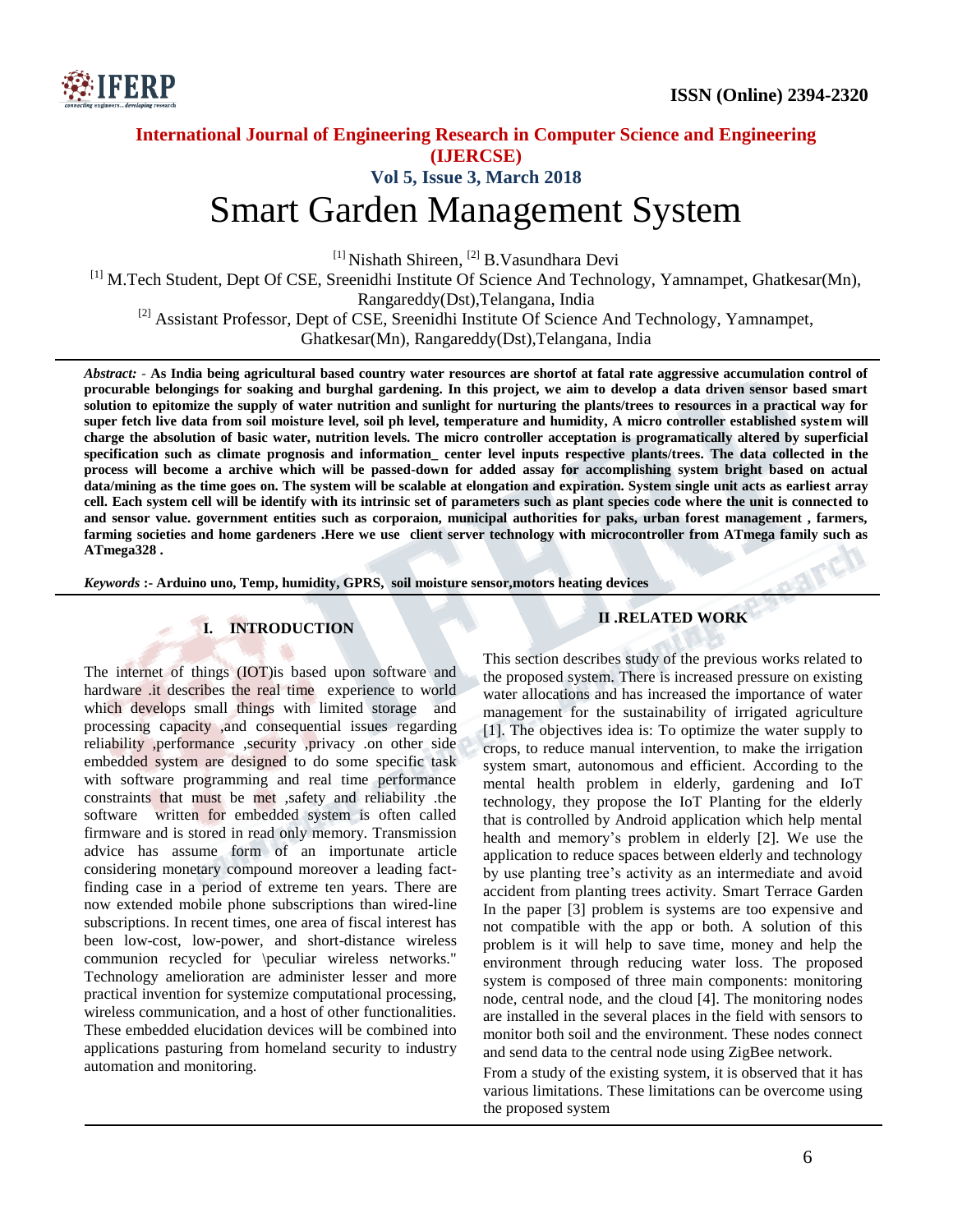

## **International Journal of Engineering Research in Computer Science and Engineering (IJERCSE) Vol 5, Issue 3, March 2018**

#### **III.PROPOSED SYSTEM**

In this section, there is a description of the overall proposed system which is going to overcome all the limitations of the existing system. The proposed system is composed of five main components which are connected to arduino uno:Soilmoisture,DHT11,Motor1 for watering ,Motor 2 for giving nutrition to plants,and Heating device providing heat to plants whenever they are in wet condition..Here this components are taken as a input devices to the arduino and send the data which are tested by the devices to the system(Arduino Uno).The system sends the received data to GPRS and Gets output through LCD.In this way the system will be updated according to the change by the input devices automatically.



*Figure.1: High Level Architectureof Smart Garden Management System*

## **V.METHODOLOGY**

**i) Micro controller**: This section forms the control unit of the whole project. This section basically consists of a Microcontroller with its associated circuitry like Crystal with capacitors, Reset circuitry, Pull up resistors (if needed) and so on. The Microcontroller forms the heart of the project because it controls the devices being interfaced and communicates with the devices according to the program being written.

#### **ii) Arduino**:

It is the name of a class of processors, and is the name of a kind technology too. The RISC instruction set, and related decode mechanism are much simpler than those of Complex Instruction Set Computer (CISC) designs. Arduino is an open-source electronics prototyping platform based on flexible, easy-to-use hardware and software. It's intended for artists, designers, hobbyists, and anyone interested in creating interactive objects or environments.



#### *Figure.2:Arduino Uno*

#### **iii)SOIL MOISTURE:**

In Soil Moisture sensor there are two copperleads which are immersed under the ground to test the soil level.If the soil level ranges between 6-7 then it says to b normal condition for the growth and cultivation of plants.



#### *Figure.3: Soil Moisture Sensor.*

STEP1: Dry condition- The probes are placed in the soil under dry conditions and are inserted up to a fair depth of the soil. As there is no conduction path between the two copper leads the sensor circuit remains open. The voltage output of the emitter in this case ranges from 0 to 0.5V.

STEP2: Optimum condition- When water is added to the soil, it percolates through the successive layers of it and spreads across the layers of soil due to capillary force. This water increases the moisture content of the soil. This leads to an increase in its conductivity which forms a conductive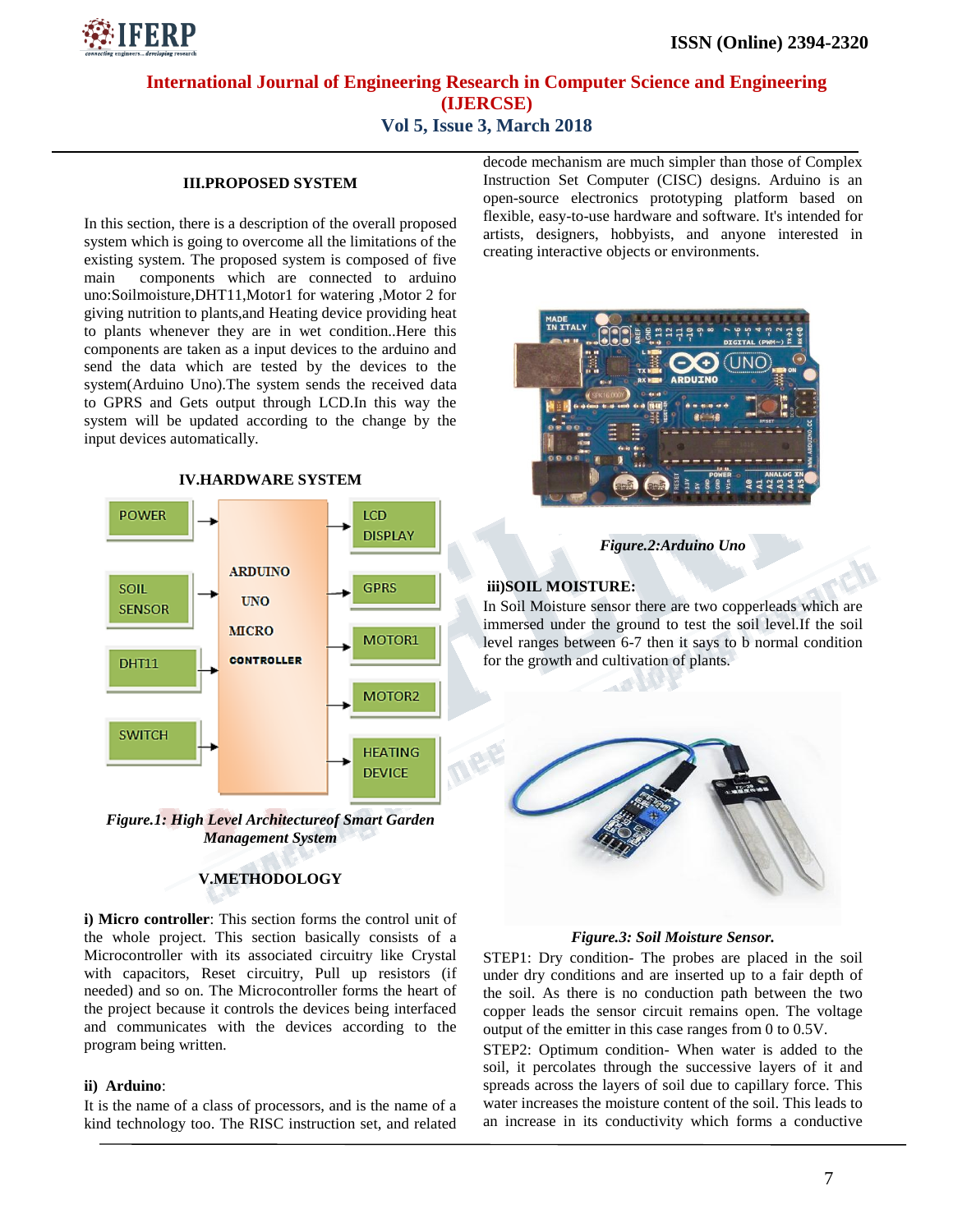

## **International Journal of Engineering Research in Computer Science and Engineering (IJERCSE) Vol 5, Issue 3, March 2018**

path between the two sensor probes leading to a close path for the current flowing from the supply to the transistor through the sensor probes. The voltage output of the circuit taken at the emitter of the transistor in the optimum case ranges from 1.9 to 3.4V approximately. STEP3: Excess water condition- With the increase in water content beyond the optimum level, the conductivity of the soil increases drastically and a steady conduction path is established between the two sensor leads and the voltage output from the sensor increases no further beyond a certain limit. The maximum possible value for it is not more than 4.2V



*Figure.4: It describes about the levels of water and soil with the help of two copperleads.*

## **iv) Liquid-crystal display (LCD):**

It is a flat panel display, electronic visual display that uses the light modulation properties of liquid crystals. Liquid crystals do not emit light directly. LCDs are available to display arbitrary images or fixed images which can be displayed or hidden, such as preset words, digits, and 7 segment displays as in a digital clock.

**v) Temperature and Humidity (DHT11):** Digital temperature and humidity sensor is a composite Sensor contains a calibrated digital signal output of the temperature and humidity. Application of a dedicated digital modules collection technology and the temperature and humidity sensing technology, to ensure that the product has high reliability and excellent long - term stability. The sensor includes a resistive sense of wet components and an NTC temperature measurement devices, and connected with a high-performance 8-bit microcontroller. Dehumidifier, testing and inspection equipment, consumer goods, automotive, automatic control, data loggers, weather stations, home appliances, humidity regulator, medical and other humidity measurement and control.



*Figure.5:DHT11*

vi)GPRS: GPRS (general packet radio service) is a packetbased data bearer service for wireless communication services that is delivered as a network overlay for GSM, CDMA and TDMA (ANSI-I36) networks. GPRS applies a packet radio principle to transfer user data packets in an efficient way between GSM mobile stations and external packet data networks. Packet switching is where data is split into packets that are transmitted separately and then reassembled at the receiving end. GPRS supports the world's leading packet-based Internet communication protocols, Internet protocol (IP) and X.25, a protocol that is used mainly in Europe. GPRS enables any existing IP or X.25 application to operate over a GSM cellular connection. Cellular networks with GPRS capabilities are wireless extensions of the Internet and X.25 networks.



## **vii) DC Motor:**

A DC motor relies on the fact that like magnet poles repels and unlike magnetic poles attracts each other. A coil of wire with a current running through it generates an electromagnetic field aligned with the center of the coil. By switching the current on or off in a coil its magnetic field can be switched on or off or by switching the direction of the current in the coil the direction of the generated magnetic field can be switched 180°.

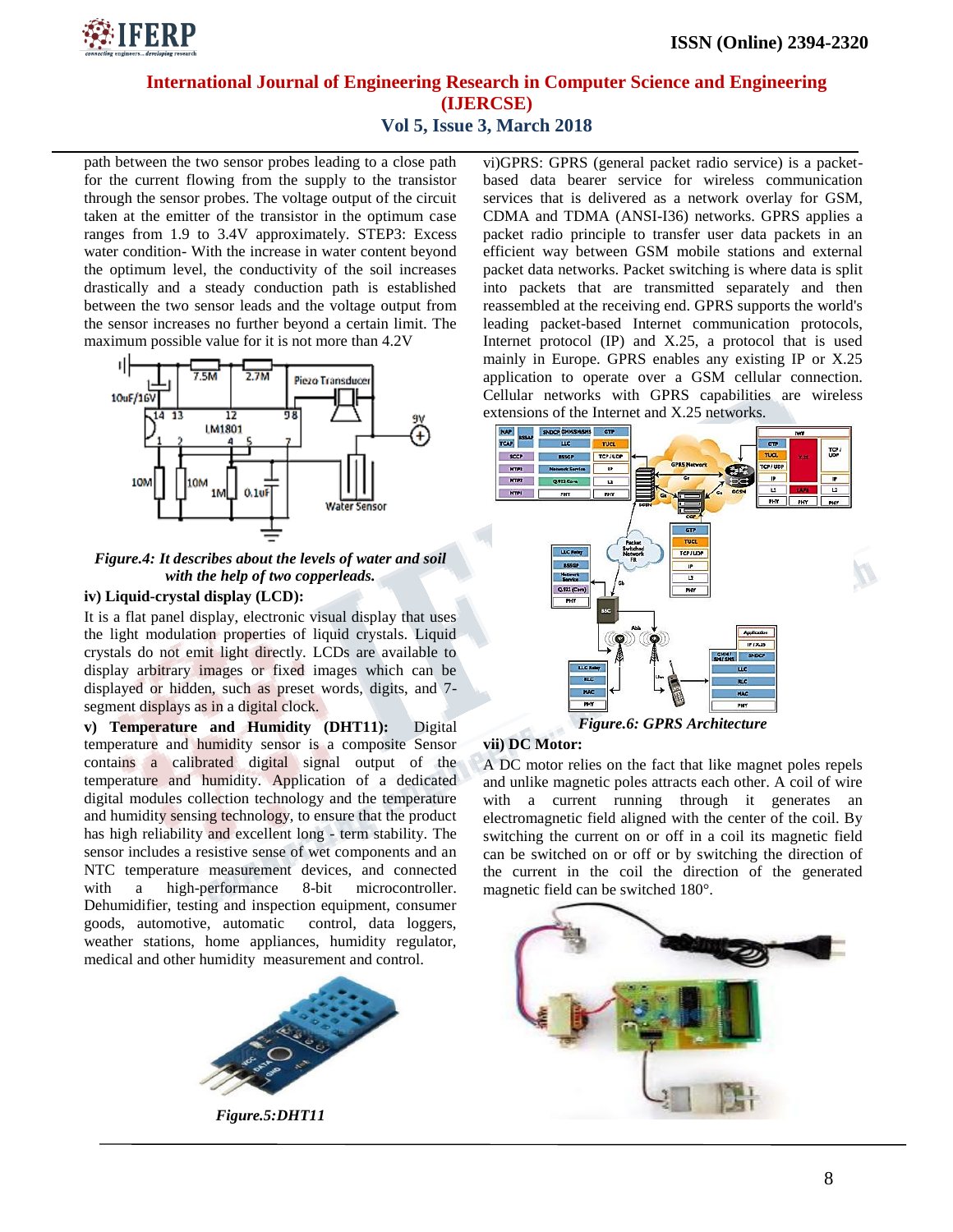

## **International Journal of Engineering Research in Computer Science and Engineering (IJERCSE)**

**Vol 5, Issue 3, March 2018**



*Figure.7: DC Motor*

#### **viii)Motor driver (L293D):**

DC motors are typically controlled by using a transistor configuration called an "H-bridge". This consists of a minimum of four mechanical or solid-state switches, such as two NPN and two PNP transistors. One NPN and one PNP transistor are activated at a time. Both NPN and PNP transistors can be activated to cause a short across the motor terminals, which can be useful for slowing down the motor from the back EMF it creates. H-bridge. Sometimes called a "full bridge" the H-bridge is so named because it has four switching elements at the "corners" of the H and the motor forms the cross bar. The switches are turned on in pairs, either high left and lower right, or lower left and high right, but never both switches on the same "side" of the bridge. If both switches on one side of a bridge are turned on it creates a short circuit between the battery plus and battery minus terminals. If the bridge is sufficiently powerful it will absorb that load and your batteries will simply drain quickly. Usually however the switches in question melt.



*Figure.8*:This login page of the projects describes about the input value from the soil moisture which is gets dry,and Motor1 was "ON "to provide water to the plant.After

reaching sufficient amount of water the motor automatically turns "OFF".



*Figure.9:* This is the updated page where the ground level is got wet by water and the motor1 gets OFF.



*Figure.10*: This webpage of the project gets an alert of temperature which is" 0".Here the Heating Device to be "ON".



*Figure.10:* This is the updated page in which the temperature is ranges normal and the Ground level is Dry .Here the MOTOR2 gets "ON".